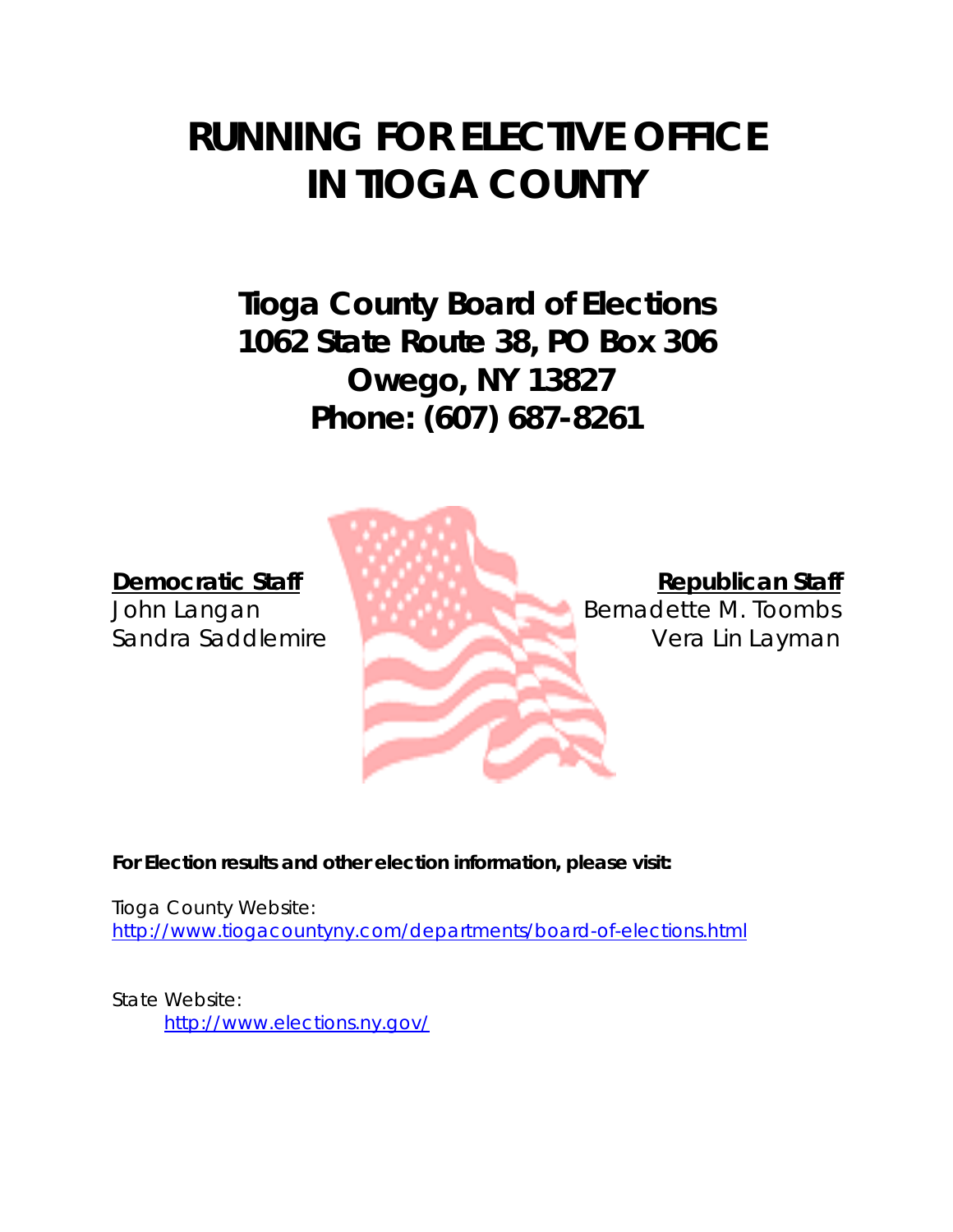# **IMPORTANT DATES 2015**

**PRIMARY ELECTION ------Thursday, September 10, 2015 – 12 PM-9 PM GENERAL ELECTION --------------------November 3, 2015 – 6 AM-9 PM**

**Designating Petitions …**

- **The first day to sign is June 2nd**
- **Dates for filing are from July 6 - 9**
- **The date on top of petition needs to be SEPTEMBER 10, 2015**

**Independent Petitions …**

- $\checkmark$  The first day to sign is July 7<sup>th</sup>
- **Dates for filing are from August 11- 18**
- **The date on top of petition needs to be NOVEMBER 3, 2015**

# **CONTENTS**

# \*\*\***Please read each and every page so that you will be eligible for any upcoming election.**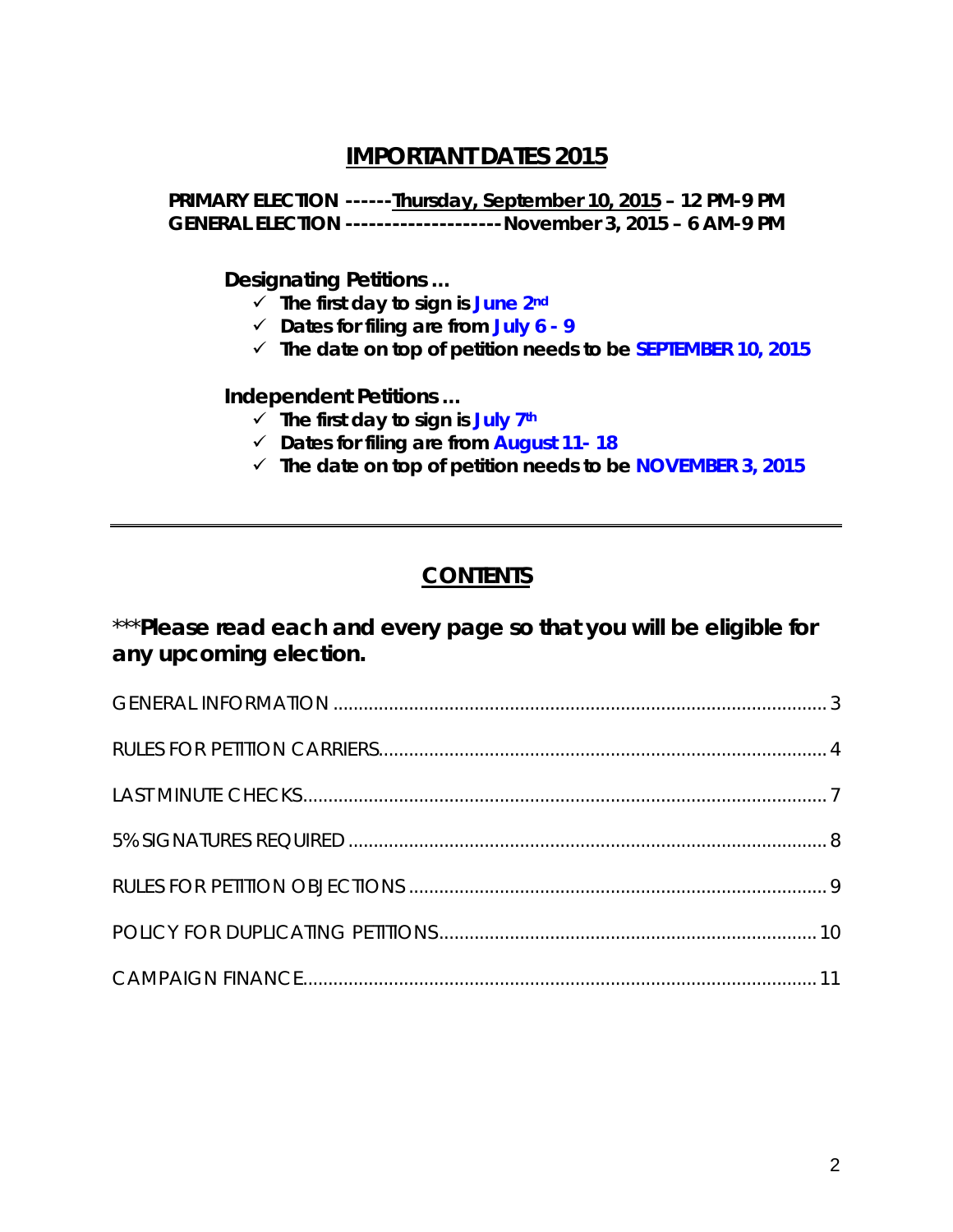# **GENERAL INFORMATION**

**NOTE**: **The information contained here is intended to provide general guidance for those who are preparing to circulate petitions, or expand their knowledge of the nomination process, and is not to be used as a substitute for consulting the Election Law for specific petition requirements.**

The current political parties in New York State are:

- > Democratic
- $\triangleright$  Republican
- Conservative
- Green Party
- Working Families Party
- $\triangleright$  Independence Party
- Women's Equality
- $\triangleright$  Reform

## **Elected Positions**

Party nominations for elected positions are made by either a designating petition or independent petition. Caucuses are not held for county positions.

#### **Designating Petitions**…

Designating petitions are used to nominate party members for elected officials for town offices and higher. If there is more than one Designating Petition filed for the same office and of the same party, then that would force a primary election for that office. Petition instructions are on page 4 and 5 of this packet.

#### **Independent Petitions**…

To run for office on a line other than an official party line, one must file an independent nominating petition. You would create a name for your independent party. The party name must not be one of the current constituted parties in NYS. An emblem must be filed on the petition, which would represent your party name, prior to circulation. We have samples from the state printer. A Certificate of Acceptance must be filed with this petition. Any registered voter who has not already signed a designating petition for an office, and who is qualified to vote for an office, may sign an independent nominating petition for that office.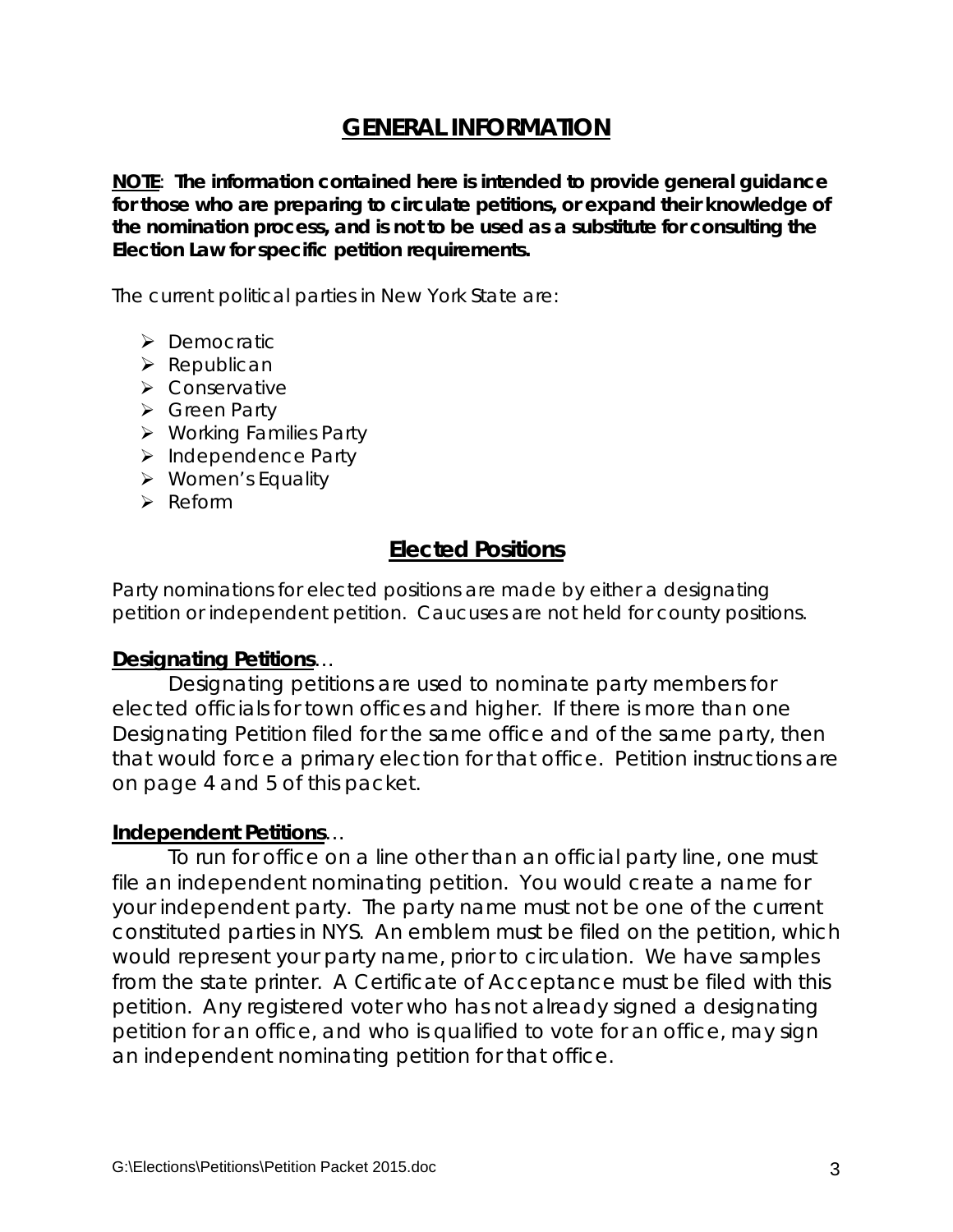#### **Certificate of Authorization**…

A Certificate of Authorization is needed for a person nominated on a designating petition that is not of the political party named on the petition. A Certificate of Authorization must be signed and acknowledged by the presiding officer of that party. This form needs to be filed not later than four days after the last day to file the designating petition, certificate of nomination or certificate of substitution to which such authorization relates. A Certificate of Authorization is available at our office or on the State Board of Elections (SBOE) website for those persons eligible to use them.

#### **Certificate of Acceptance and Declination**…

A Certificate of Acceptance is needed for a **candidate** that is not of the party passing the petition. A Certificate of Acceptance is always needed when filing an Independent Petition.

A Certificate of Declination is needed to be filed for any candidate declining a nomination. The deadline for filing these certificates are included in the Political Calendar, which is available at our office or on the SBOE website.

# **RULES FOR PETITION CARRIERS**

\*\*To be eligible to circulate and witness a designating petition for a major party, you must be an enrolled voter of the party in the state. Any registered voter in New York State may carry an independent petition. A petition may also be carried by a Notary Public.

- 1. Be sure upper portion of the petition is properly filled in: including Party, Date of Election, Name of Candidate, Public Office or Party Position, Term of Office, AND Place of Residence. (Our office cannot accept just the mailing address) **Failure to have the correct election date will invalidate the entire petition.**
- 2. Fill in **vacancy committee**, if applicable, in correct space. Failure to list (3) three eligible voters **WILL NOT** invalidate the petition unless a vacancy occurs, which under the NYS Election Law may be filled only by such committee.
- 3. Designating petitions require the number of signatures equal to 5% of the voters currently enrolled in the party within the political subdivision, or the statutory minimum, whichever is less. Independent nominating petitions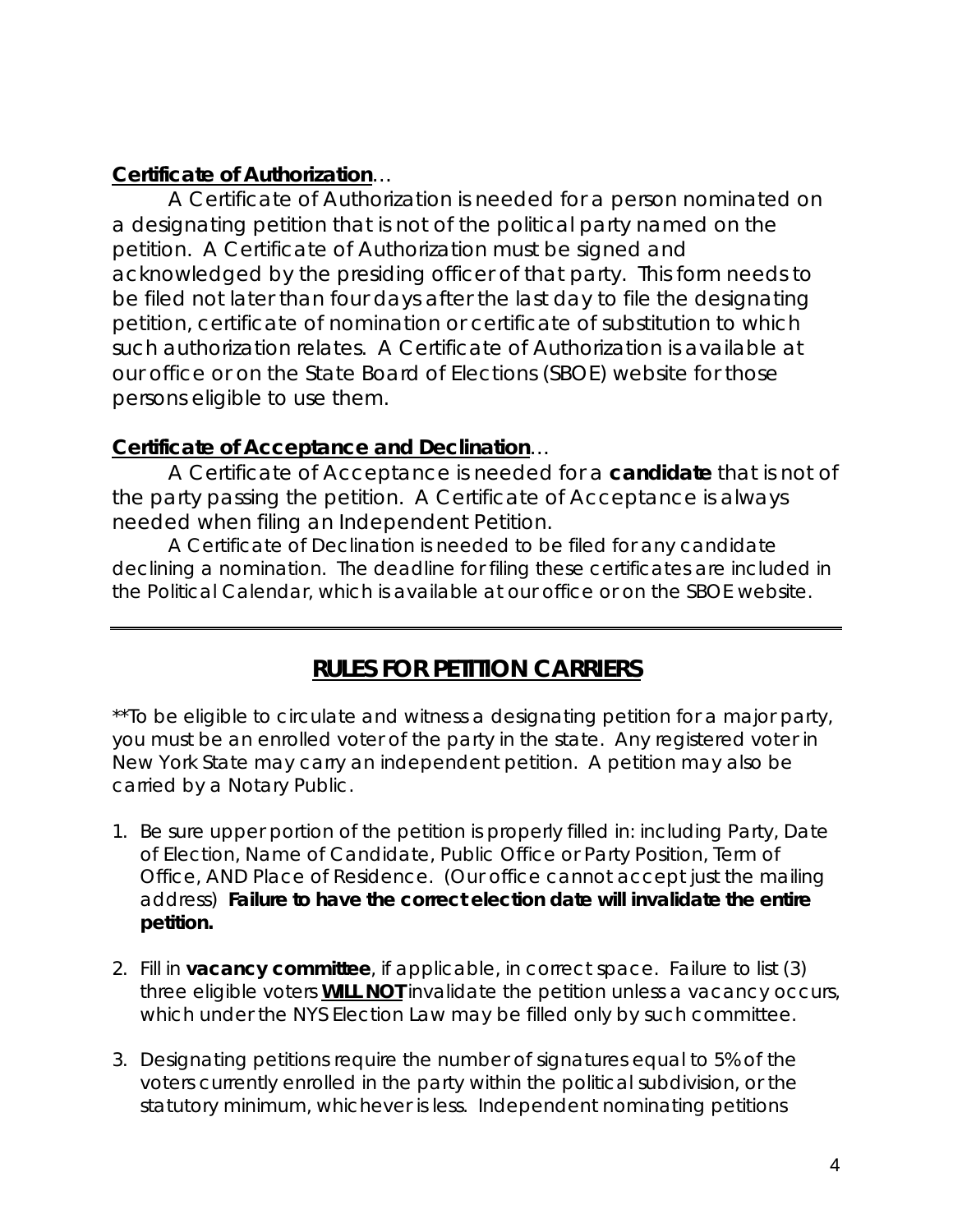require the number of signatures equal to 5% of the total number of votes cast for Governor at the last gubernatorial election for the political subdivision.

- 4. All columns must be completed and must be in **ink.** Otherwise a fatal defect for that signature could become invalid upon objection. Any alteration or correction of information appearing on a signature line, **other than the signature itself and the date,** will not invalidate such signature. The alteration or correction must be initialed.
- 5. In addition to the requirement for the signature, the printed name of the signer may be added, provided that the failure to provide a place to print the name or failure to print a name if a space is provided shall **NOT** invalidate the signature or petition.
- 6. Use current enrollment and registration lists to determine voter's eligibility to sign a petition. They must reside in the political subdivision for the public office or party position listed on the petition. **Fill in the name of the Town in the last column, not village nor post office.** A signature will not be deemed invalid solely because the address provided is the post office address of the signer. The proof that such address is the accepted address of such signer is provided to the BOE no later than three days following the receipt of specific objections to such signature.
- 7. Each petition must be numbered sequentially at the foot of each sheet before being filed. Any two or more petition sheets must be **securely bound** (paper clips are not acceptable, staples are highly recommended), which will hold the pages together in numerical order. All petitions containing ten or more sheets must be accompanied by a cover sheet. **Do not number the petition sheets unless you are the person who will be binding or filing the petition**.
- 8. You cannot circulate a petition for a candidate if you have already signed a petition for another candidate for the same office.
- 9. **Witness Statement:** The witness must be an enrolled voter of the same party enrollment as the voters qualified to sign the petition and who is a resident in the State of New York. The carrier must witness all signatures on his/her petition. **Do NOT** give a petition to someone else to obtain signatures and then sign your name as the witness. Never allow anyone to sign another name except his/her own.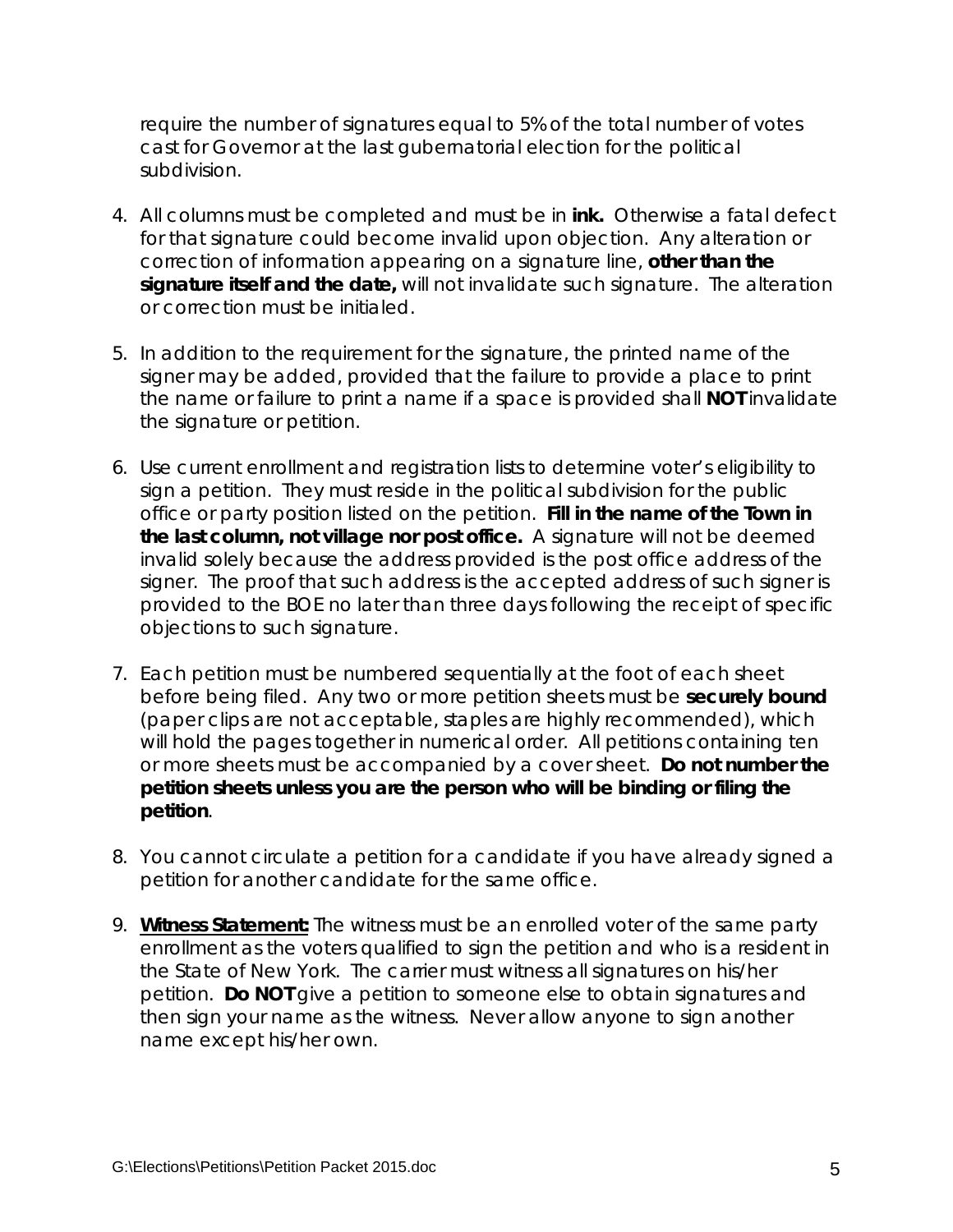- 10.You **CANNOT** witness your own signature. He/she may sign another carrier's petitions but are advised only to do so when they are finished circulating petitions.
- 11. When you have completed each sheet, print your name on the first line of the Witness Statement where it asks for "Name of Witness". Fill in your party, residence, and number of signatures. Subscribing witness information may be inserted by someone other than the witness provided that it is done prior to the witness signing or in the witness' presence. Information below the witness' signature (Town and County) can be filled-in by anyone prior to filing the petition.
- 12. All papers required to be filed pursuant to the Election Law shall; unless otherwise provided, be filed within the given dates located in the front of this petition packet and between the hours of 9:00 am and 5:00 pm.
- 13.All petitions or other legal papers sent by mail in an envelope postmarked prior to midnight of the last day of filing shall be deemed "timely" and accepted for filing when received. However, due to the inconsistency of the mail, it is advisable to file petitions in person at the Board of Elections office.

\*\*\*\***NOTE:** The above information is provided to assist petition carriers and candidates in the petition process and does **NOT** represent all sections of NYS Election Law associated with nominating petitions. For more detailed information, see the State of New York Election Law Book, ARTICLE 6 and/or call our office – **(607) 687- 8261**.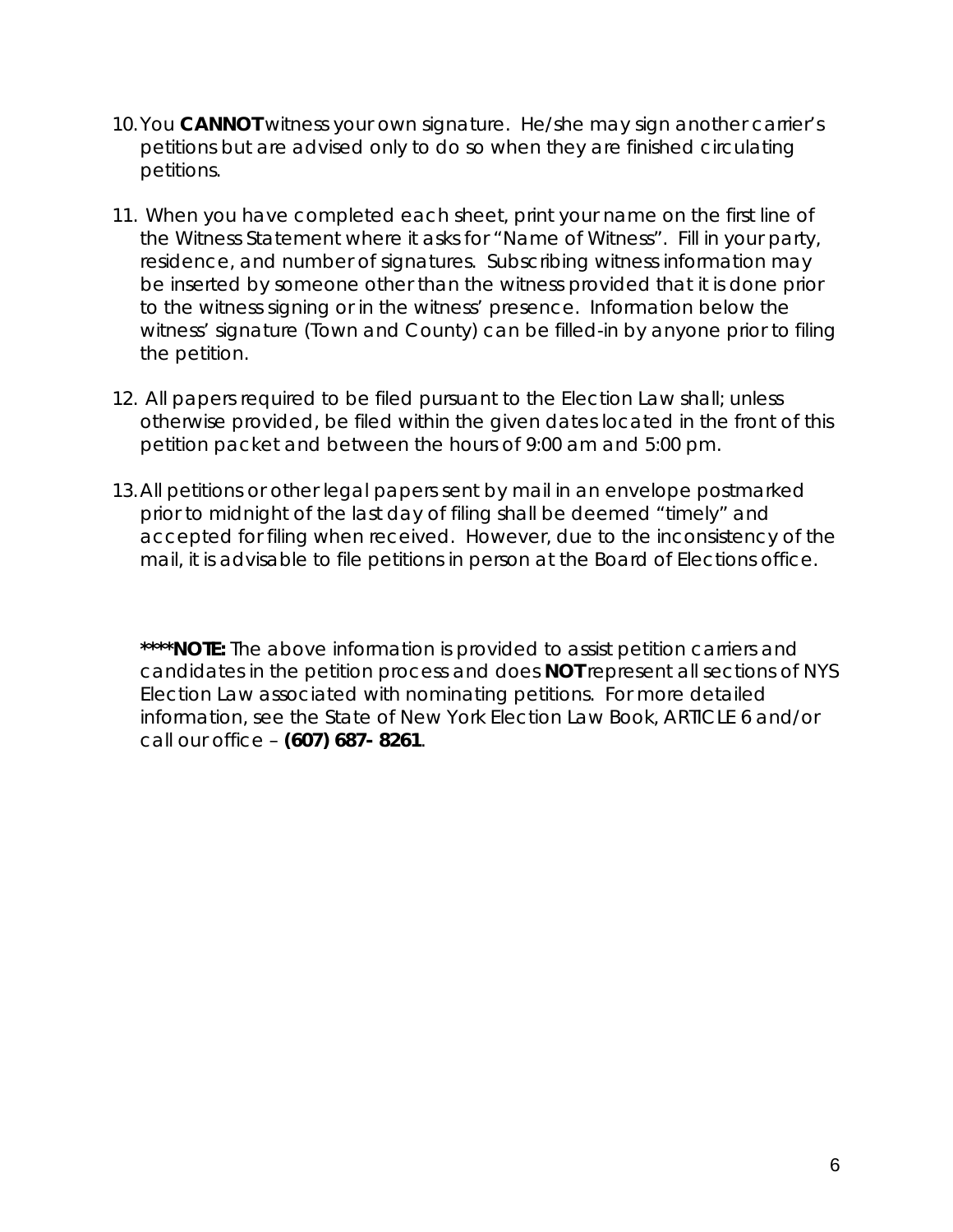# **LAST MINUTE CHECKS**

The following are some common petition errors. Please check your petitions for these errors before filing.

- Petitions with multiple pages must be securely bound. **Paper clips are not acceptable, staples are highly recommended.**
- Petitions with **10 or more pages must have a cover sheet**.
- Cover sheet must be completed and **signed**.
- $\checkmark$  Petitions pages must be **sequentially numbered** at the foot of the page.
- Top of petition must have party and **correct date of election as follows:**
	- **Designating Petition will have Primary Election Date**
	- **Independent Petition will have General Election Date**
- $\checkmark$  Public Office or Party Position must include Town and Term of Office.
- Each signature line must have **all** requested data in **ink.**
- $\checkmark$  The witness statement must have **all** requested data in **ink**.
- $\checkmark$  Any alterations or corrections other than the signature and date must be initialized.

The purpose of this list is to provide filers with common petition errors. It is NOT a complete list of all possible petition errors or requirements per NYS Election Law. You may ask one of the employees in the Board of Elections to review your petition before filing.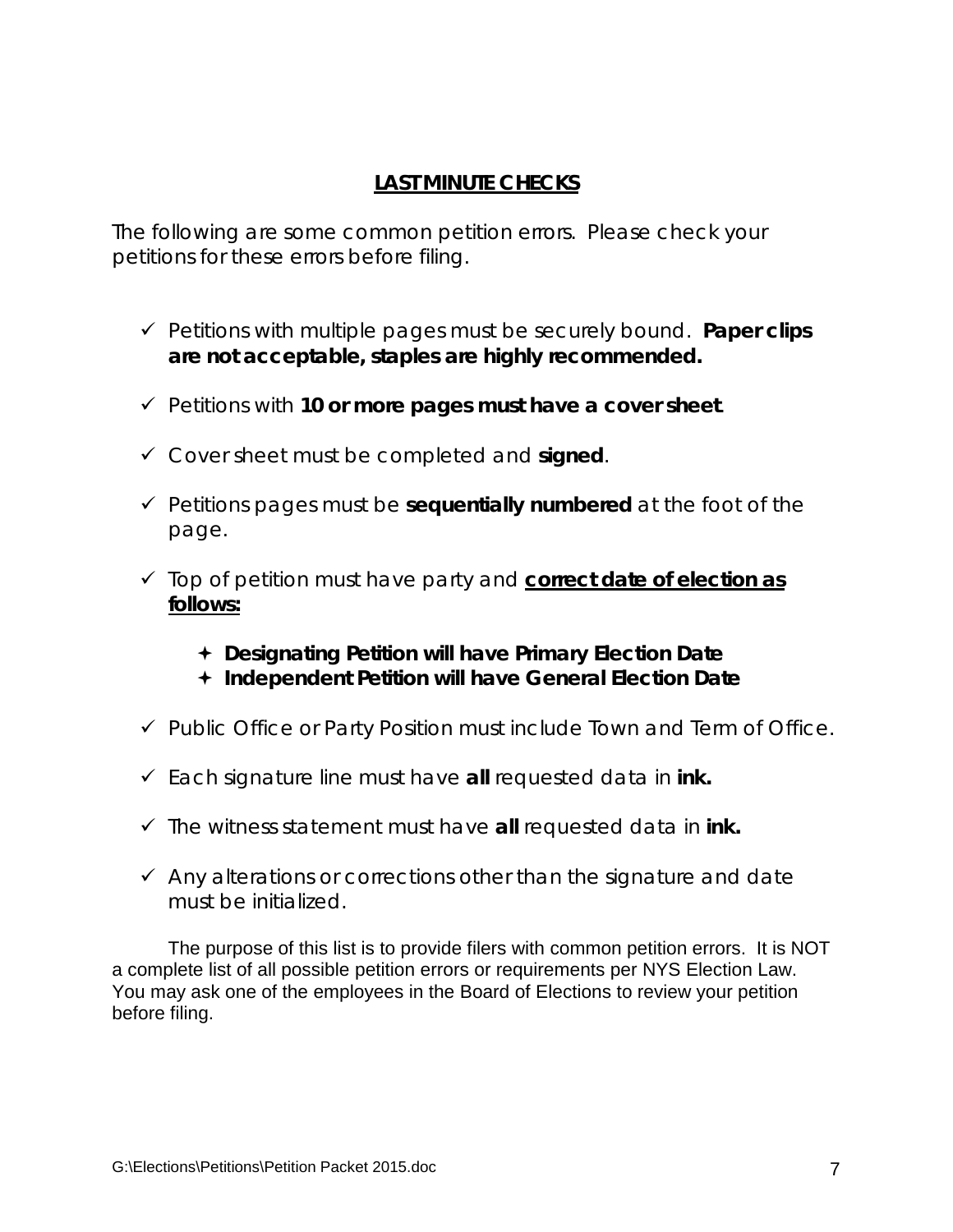## **2015 5% SIGNATURES REQUIRED** *DESIGNATING NOMINATING PETITIONS*

| <b>OFFICES</b>                    | <b>DEM</b> | <b>REP</b> | <b>CON</b>     | <b>GRN</b>     | <b>WOR</b>     | <b>IND</b> |
|-----------------------------------|------------|------------|----------------|----------------|----------------|------------|
| <b>County Sheriff</b>             | 397        | 679        | 22             | 5              | 6              | 85         |
| <b>County Clerk</b>               | 397        | 679        | 22             | 5              | 6              | 85         |
| <b>County Coroner</b>             | 397        | 679        | 22             | 5              | 6              | 85         |
| <b>County Legislative Dist. 1</b> | 47         | 86         | 3              | 1              |                | 10         |
| <b>County Legislative Dist. 2</b> | 44         | 70         | $\overline{2}$ | 1              |                | 9          |
| <b>County Legislative Dist. 4</b> | 77         | 164        | 5              | 1              | $\overline{2}$ | 18         |
| <b>County Legislative Dist. 5</b> | 52         | 59         | $\overline{2}$ | 1              | 1              | 10         |
| <b>Barton Town Offices</b>        | 73         | 94         | 3              | 1              | $\overline{2}$ | 14         |
| <b>Berkshire Town Offices</b>     | 12         | 20         | 1              | 1              | 1              | 4          |
| <b>Candor Town Offices</b>        | 40         | 71         | 4              | 1              | 1              | 8          |
| <b>Newark Valley Town</b>         | 27         | 52         | $\overline{2}$ | 1              | 1              | 8          |
| <b>Offices</b>                    |            |            |                |                |                |            |
| <b>Nichols Town Offices</b>       | 20         | 36         | 1              | 1              | 1              | 5          |
| <b>Owego Town Offices</b>         | 165        | 292        | 9              | $\overline{2}$ | $\overline{2}$ | 33         |
| <b>Richford Town Offices</b>      | 9          | 13         | 1              | 1              | 1              | 3          |
| <b>Spencer Town Offices</b>       | 24         | 37         | $\overline{2}$ | 1              | 1              | 6          |
| <b>Tioga Town Offices</b>         | 30         | 68         | $\overline{2}$ | 1              |                | 8          |

 $\sim$   $\sim$ 

#### *INDEPENDENT NOMINATING PETITIONS*

| County               | 697 |
|----------------------|-----|
| <b>Barton</b>        | 89  |
| <b>Berkshire</b>     | 21  |
| Candor               | 71  |
| <b>Newark Valley</b> | 54  |
| <b>Nichols</b>       | 34  |
| Owego                | 311 |
| <b>Richford</b>      | 15  |
| Spencer              | 43  |
| Tioga                | 59  |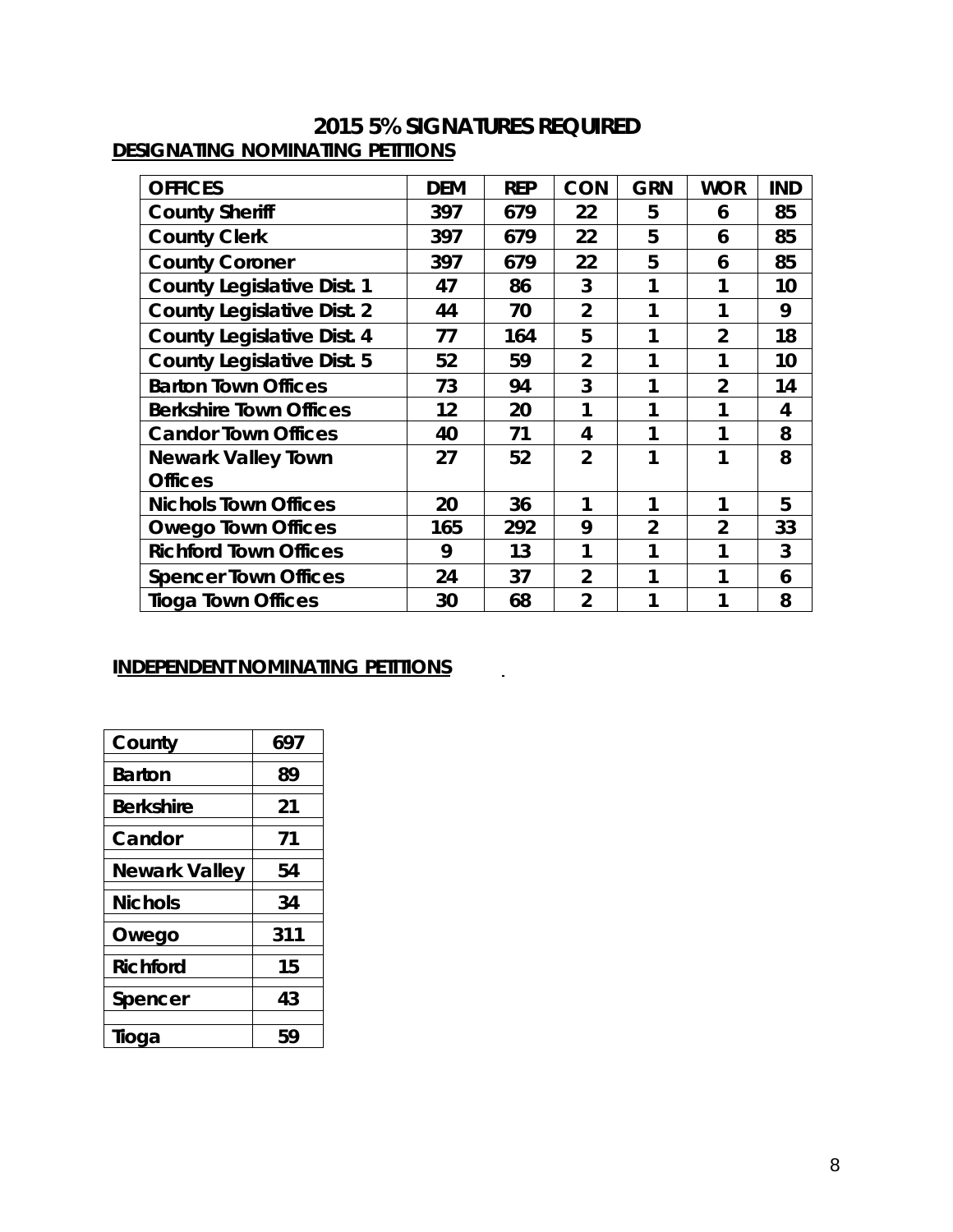- 1. Any person examining any petition or certificate may not use or have in his hand a pen or pencil during the process of examining a petition.
- 2. No person or group may examine any petition or certificate for a period of more than two (2) consecutive hours if another person is waiting to examine the same petition or certificate.
- 3. You may only examine a petition or certificate in the Board of Elections office, and in the presence of one or more employees of the Board.
- 4. **Within three days** after the filing of a petition or certificate, an objection must be submitted, or within three days after the last day to file such a certificate, if no such certificate is filed.
- 5. When such an objection is filed, specifications of the grounds of the objections shall be filed within six days thereafter with the same officer or board and if specifications are not timely filed, the objection shall be null and void.
- 6. The objection need only state that there is an objection to a named petition, must be dated, signed and contain the address and telephone number of the objector.
- 7. Any person filing general objections to any designating or independent nominating petition filed with the County Board of Elections who thereafter files specifications of his objections to any such petition with such board shall do so in accordance with the provisions of §6-154 of the NY Election Law. All such specifications shall substantially comply with the following requirements:
	- A) The volume number (if applicable), page number, and line number of any signature objected to on any petition shall be set forth in detail. In addition, any portion of any petition or any signature line or witness statement objected to shall be specifically identified and reasons given for any such objection;
	- B) The total number of signatures objected to shall be set forth and all objections relating to a single signature line should be grouped together;
	- C) Symbols and/or abbreviations may be used to set forth objections, provided that a sheet explaining the meaning of any such symbols and/or abbreviations is attached to the specifications.
- 8. No specifications of objections to any petitions will be considered by the Board unless the objector filing the specifications mails, by certified mail, a duplicate copy of the specifications to each candidate for public office named on the petition. In the case of a petition containing candidates for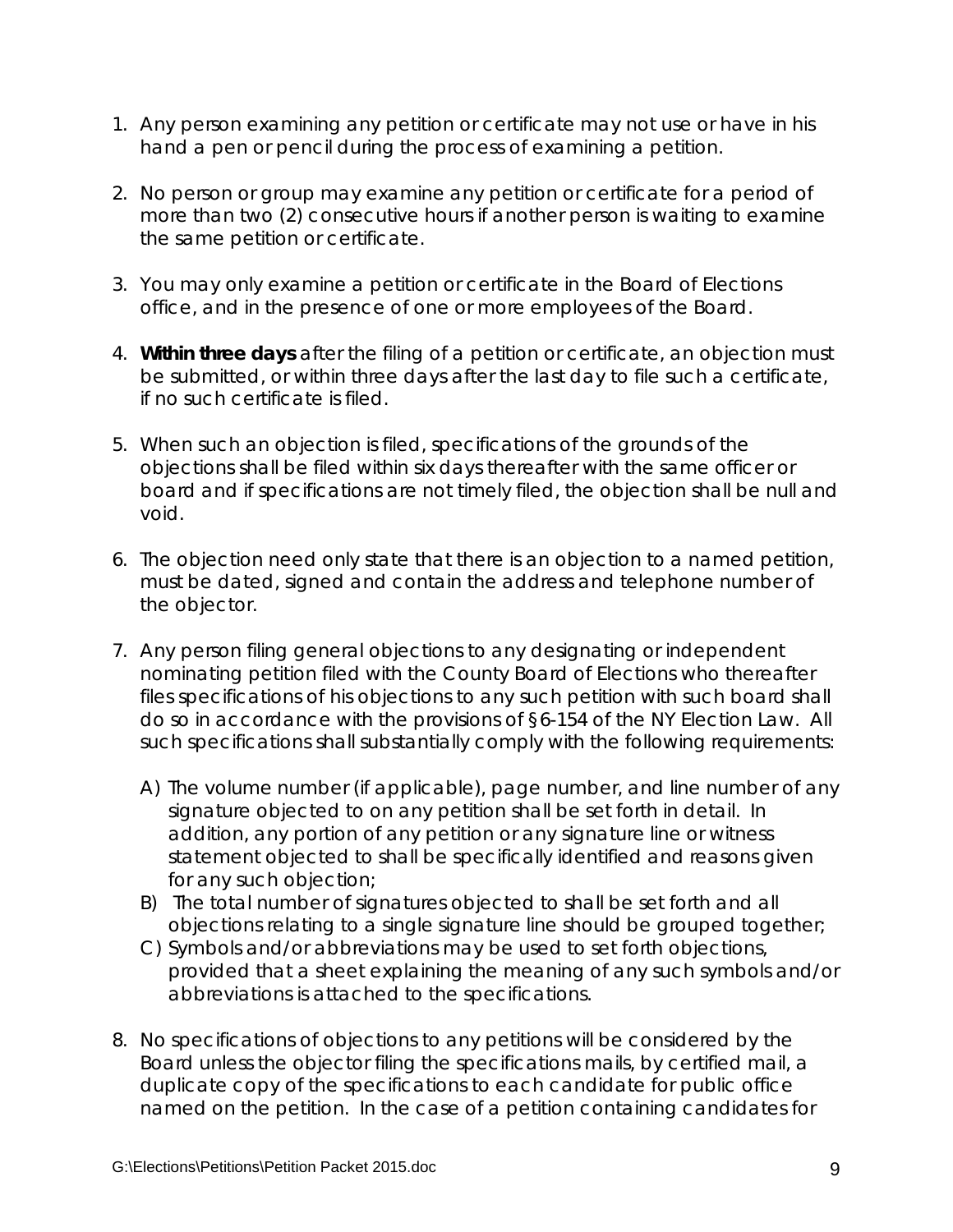party position, service of the specifications shall be made on either the named candidates or the first person named on the petition's committee to fill vacancies. Service shall be made on or before the date of filing of any specifications with the Board. Proof of service shall accompany the specifications or be received by the end of two business days following the filing of the specifications, whichever is later.

9. Any notice and/or determination relating to a petition for which specifications of objections have been filed shall be transmitted by the Board to the objector filing the specifications, provided that any such objector may designate an attorney or agent to receive any such notice and or determination on his behalf. Any such designation shall be in writing and include the name, address and telephone number of any such attorney or agent, and any such attorney and /or the agent shall be eligible to represent any such objector in any proceeding conducted by the Board relating to the specifications.

# **POLICY FOR DUPLICATING PETITONS**

A Certificate of Examination form needs to be signed and copy charge paid before copies of petitions are released. (\$.20 per page)

Authorization from Commissioners or Deputy Commissioners must be obtained before copies are released.

# **CAMPAIGN FINANCE**

\*\***Check out the Campaign Financial Disclosure filing calendar online at either of the websites listed on the cover of this packet.**

#### **Who Must File?**

All candidates and political committees are required to disclose, at specific times, all of the financial activity made in connection with their campaign or in support or opposition of candidates, committees or ballot proposals/propositions. Such disclosure is made by filing campaign financial disclosure reports.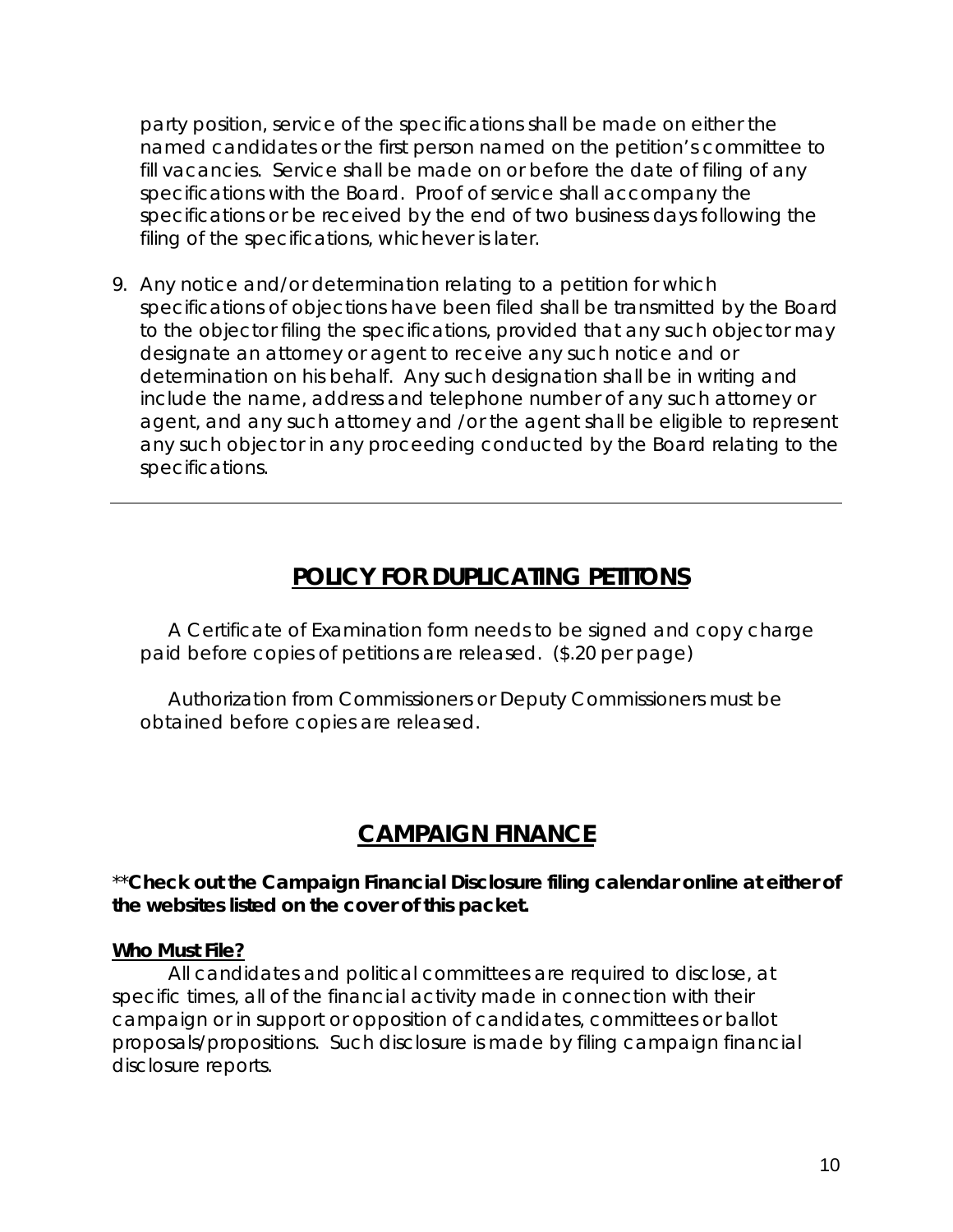#### **When are Reports Filed?**

**Election Reports:** There are three campaign financial disclosure reports filed in connection with each election (**primary, general** and **special).** The exact dates for filing are found on the political calendar, which you may pick up in our office or obtain from the SBOE website. The following disclosures are to be filed:

- 32-day pre-election; **and**
- 11-day pre-election: **and**
- 10-day post-election for *primary elections* **-or-**
- 27-day post-election for *general* or *special elections*

**Periodic Reports:** All candidates and committees obligated to file campaign financial disclosure reports must submit, in addition to any required election reports, periodic campaign financial disclosure reports twice a year on the following dates:

- $\checkmark$  January 15<sup>th</sup>;
- $\checkmark$  July 15<sup>th</sup>.

These periodic reports must be filed until such time as the *candidate or committee terminates* (CF-18; *Termination or Resignation Request Form/ No-Activity Report Form)).*

Candidates are obligated to file campaign financial disclosures unless they have an authorized committee which has registered with the Board of Elections and the candidate is not going to raise or spend money themselves, except through their authorized committee. In this case, the candidate must only file a form [CF-16 \(](http://www.elections.state.ny.us/CFForms.html)Candidate's Authorization for a Committee to make Campaign Financial Disclosures). This statement names the candidate's authorized committee that will file the financial disclosure statements on the candidate's behalf. The committee must file the form [CF-02](http://www.elections.state.ny.us/CFForms.html) (Committee Registration/Treasurer and Bank Information) and [CF-03](http://www.elections.state.ny.us/CFForms.html) (Committee Authorization Status). If the named treasurer does not file these documents [\(CF-](http://www.elections.state.ny.us/CFForms.html)[02 & CF-03\)](http://www.elections.state.ny.us/CFForms.html) which indicate that he/she has accepted the responsibility for filing the financial reports, then that responsibility remains with the candidate.

Candidates who run their own campaigns (without a committee) **and** candidates with an authorized committee, who raise and spend monies outside of their committee, are required to file either "In-Lieu-Of", "Itemized" or "No-Activity" Financial Disclosure Statements.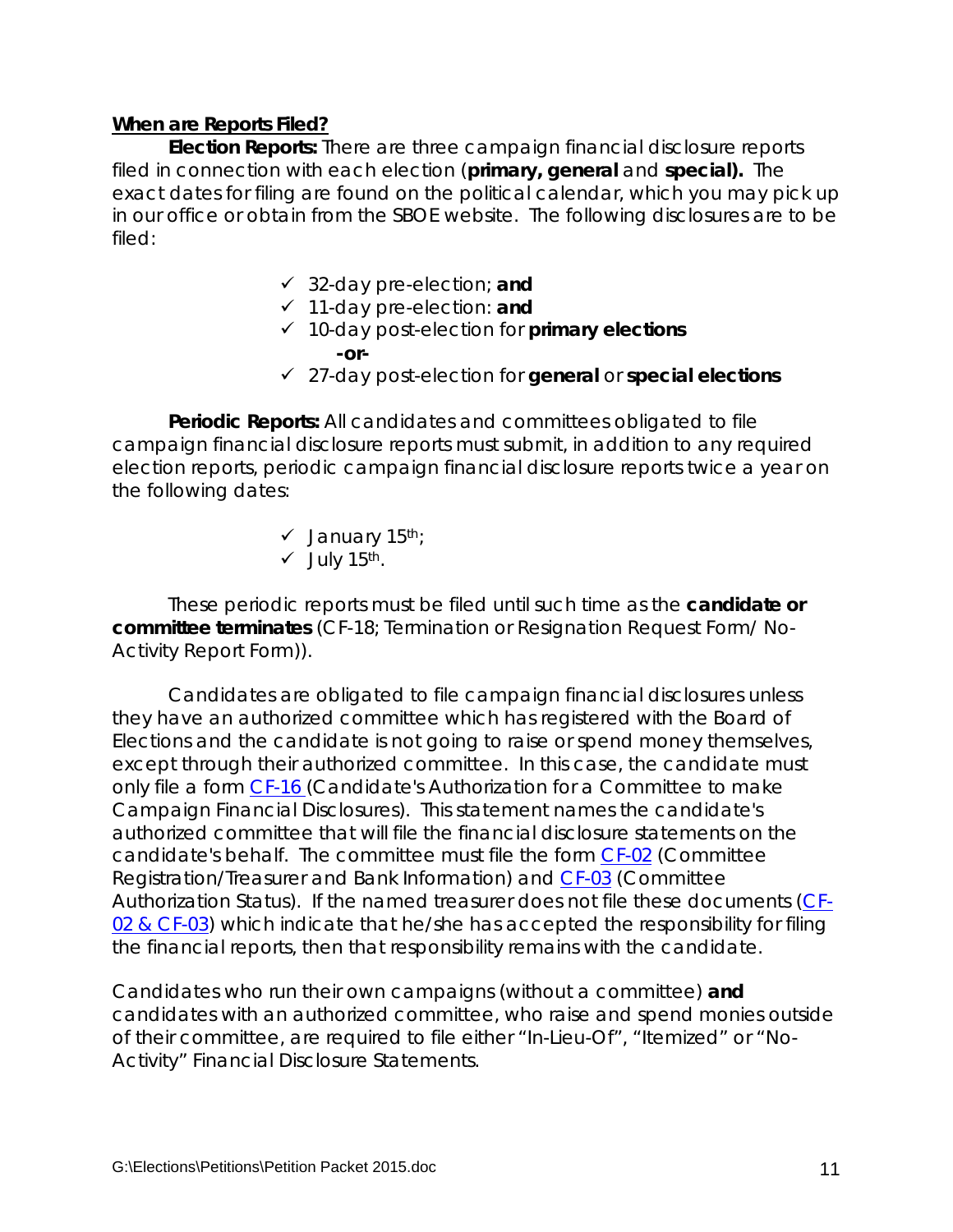- **In-Lieu-Of Statement** is on the form [CF-01.](http://www.elections.state.ny.us/CFForms.html) This form can be submitted on paper (with original signature). You qualify to file an In-Lieu-Of Statement if you are a candidate and/or authorized committee solely supporting one candidate, or a ballot proposition committee, and if, at the close of each reporting period for which such statement would be required, neither the total receipts nor the total expenditures of the campaign have exceeded \$1,000, including the candidate's own money.
- **Itemized Statement** is required once the \$1,000 threshold is exceeded. You must now file an itemized statement covering all transactions since the beginning of the campaign. Also, once an itemized report is required, you may not file an In-Lieu-Of Statement for any future reporting and become a State Board of Elections filer. These filers are required to file their Financial Disclosure Statement electronically with few exceptions.
	- o To file an **Itemized Statement** electronically, you must download the [Electronic Filing Software \(EFS\).](http://www.elections.state.ny.us/CFDownloads.html) Then prepare the report on the software, save the report and attach the report to an e-mail to [efsfiling@elections.state.ny.us](mailto:efsfiling@elections.state.ny.us) or submit report on a disc, DVD or CD.
	- o After sending your report to the NYSBOE (either by email attachment or by mail), it is necessary for you to access the NYSBOE website to verify receipt and content of your filing. It typically takes up to 24 business hours after NYSBOE has received and successfully uploaded your filing to access your Reports online.
- **No-Activity Statement** is to be filed by itemized filers when there are no transactions to report for the reporting period (i.e., receipts and/or expenditures). No-Activity Statements can be filed on paper using the form [CF-18](http://www.elections.state.ny.us/CFForms.html) (Termination or Resignation Request Form/ No-Activity Report Form) or submit a [No-Activity](http://www.elections.state.ny.us/CFFilingOptions.html#ILOF) Report online at [www.elections.ny.us](http://www.elections.ny.us/)

For any and all other information you may go to any of the following sources:

- State of New York Election Law book, Article 14 Campaign Receipts and Expenditures,
- > NYS Board of Elections Campaign Finance Handbook 2014,
- > NYS Website: [www.elections.ny.gov,](http://www.elections.ny.gov/)
- Call the Tioga County Board of Elections at (607) 687-8261.